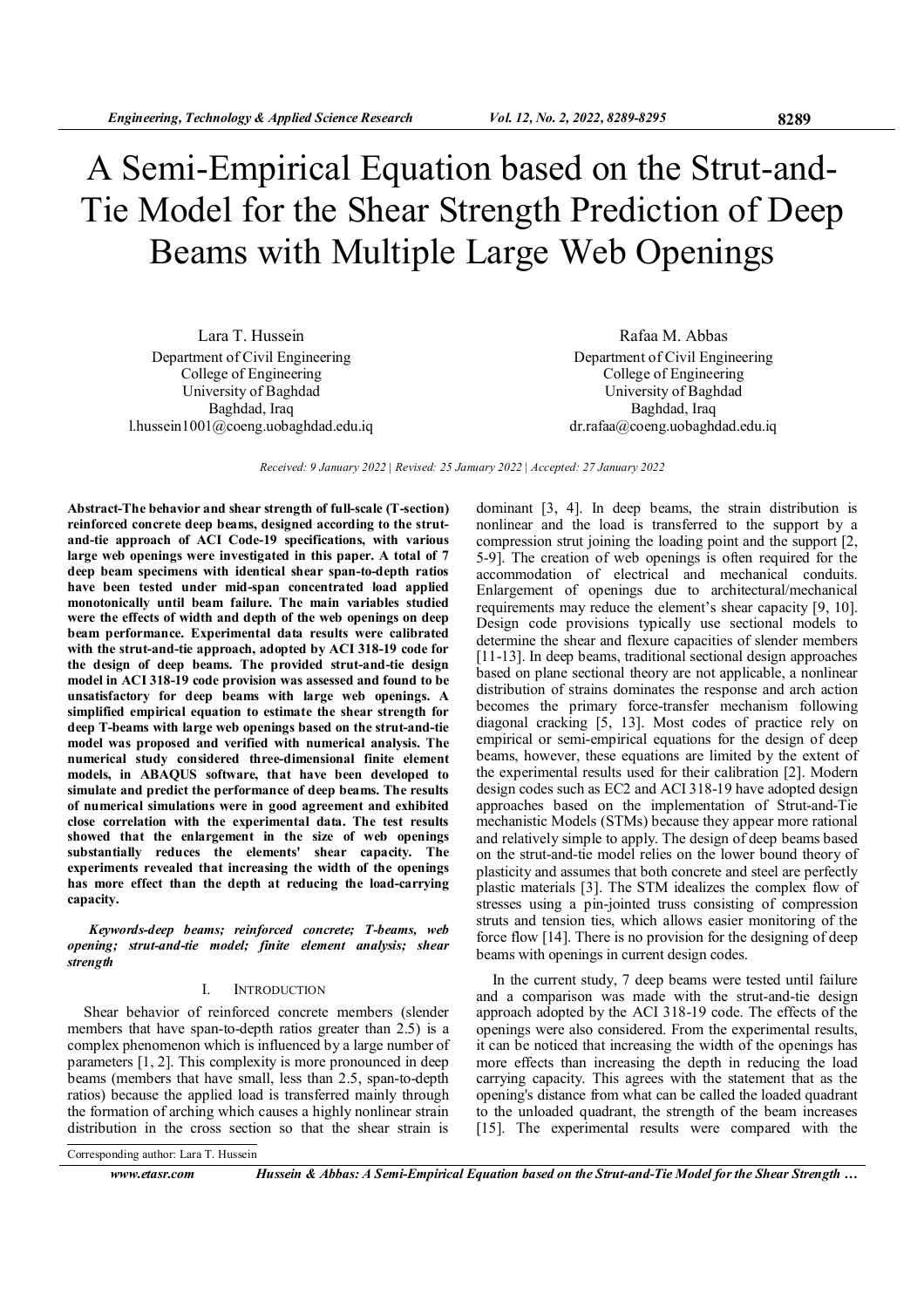numerical finite element analysis results of [16]. Opening's configuration was investigated in [17, 18] and an increase in ultimate load capacity compared with that of quadrilateral openings when circular openings were used was reported in [19].

Finite Element Modeling (FEM) is one of the most powerful tools in simulating structural elements in a variety of fields. The successful simulation of specific elements relies upon the realistic representation of the material properties in FEM. However, due to the complexity of the constitutive material properties concrete, modeling the behavior of reinforced concrete, in particular shear, has been, and still is, a challenging issue [16, 20].

## II. STRUT-AND-TIE MODEL

The STM is based on the fact that within a distance from a source of disturbance such as a concentrated load or support, the distribution of strain in the member is nonlinear (St. Venant's principle) [10, 21]. Plain sections do not remain plain. Nonlinear strain distributions in concrete members, caused by changes in geometry or loading conditions, are referred to as a disturbed regions or D-regions [14] (D-for discontinuity or disturbed), while, the linear strain distribution regions are called B-regions (B-for Bernoulli or beam). The STM is an approach to design discontinuous D-regions in reinforced concrete structures to reduce the complex states of stress into a truss comprised of simple, uniaxial stress paths [21] (Figure 1).



Fig. 1. Strut-and-tie formation in deep beam, truss model (strut, tie, and nodes)

These truss models represent all internal force effects and do not require separate flexure and shear models, as in the slender member case. Strut-and tie modeling is based on the lowerbound theory of plasticity and the model capacity is always less than the actual capacity [14]. Struts are used to represent the assumed compressive stress fields in the concrete. Ties represent the primary tension reinforcement with the tie location made to correspond to the centroid of the reinforcement. While the tie also consists of the concrete surrounding the reinforcement, this concrete is not directly considered in the design but will reduce the tie elongation [22]. The struts and ties intersect at nodes. Most design specifications recognize 3 major node types: CCC-nodes

## III. EXPERIMENTAL WORK

Seven full scale reinforced concrete deep beams with large web openings were casted and tested until failure in order to study their shear strength. The objectives of this study were to investigate experimentally the main parameters of the laboratory testing which include:

- The width of the opening  $E$ , considering  $E/L$  as the ratio of the width of the opening to the shear span of the beam as: 0.4, 0.53, 0.67.
- The depth of opening D, adopting D/H as the ratio of depth of the opening to the height of the beam section as: 0.48, 0.6.

The constants were:

- Concrete compressive strength.
- Type of loading.
- Span length to height of the section ratio (L/H).
- The two openings were symmetrically located relative to the center-line of the beam and the center of each opening was located at 0.45H from the soffit of the beam.

The experimental specimens were designed according to ACI 318-19 and were fabricated with dimensions of 1950mm length, 1000mm height, 750mm flange width, 125mm flange thickness, and 250mm web thickness. The testing program of this study tried to investigate deep beams with large web openings, with varying E/L ratio (0.4, 0.53, 0.67), and D/H ratio (0.48, 0.6), designated by [DP-DE], where DP stands for Deep Beam, D for the opening depth, and E for the opening width. The symbols for the reinforced deep beams with large web openings and for the solid beam were DP  $48x36$ , DP\_48x48, DP\_48x60, DP\_60x36, DP\_60x48, DP\_60x60, and DP solid that was subjected to static loading.

## A. Concrete Materials

For concrete production, the cement, sand, coarse aggregate mixing ratio was 1: 1.7: 2.6 in weight. The water-cement ratio was  $0.5$  for the production of ordinary concrete with compressive strength of 25MPa.

## B. Steel Reinforcement

For all specimens, the longitudinal deformed steel bars that have been used in this study had nominal diameter of 16mm and 10mm for the main reinforcement and the compression reinforcement respectively. For shear reinforcements and skin reinforcements, steel bars of 8mm diameter were used. Reinforcement diameters and spacing where chosen according to the ACI318-19 requirements. According to ASTM A615, tensile tests for the steel bars were carried out using the testing machine available in the Laboratory of Construction Materials at the College of Engineering, University of Baghdad. All deep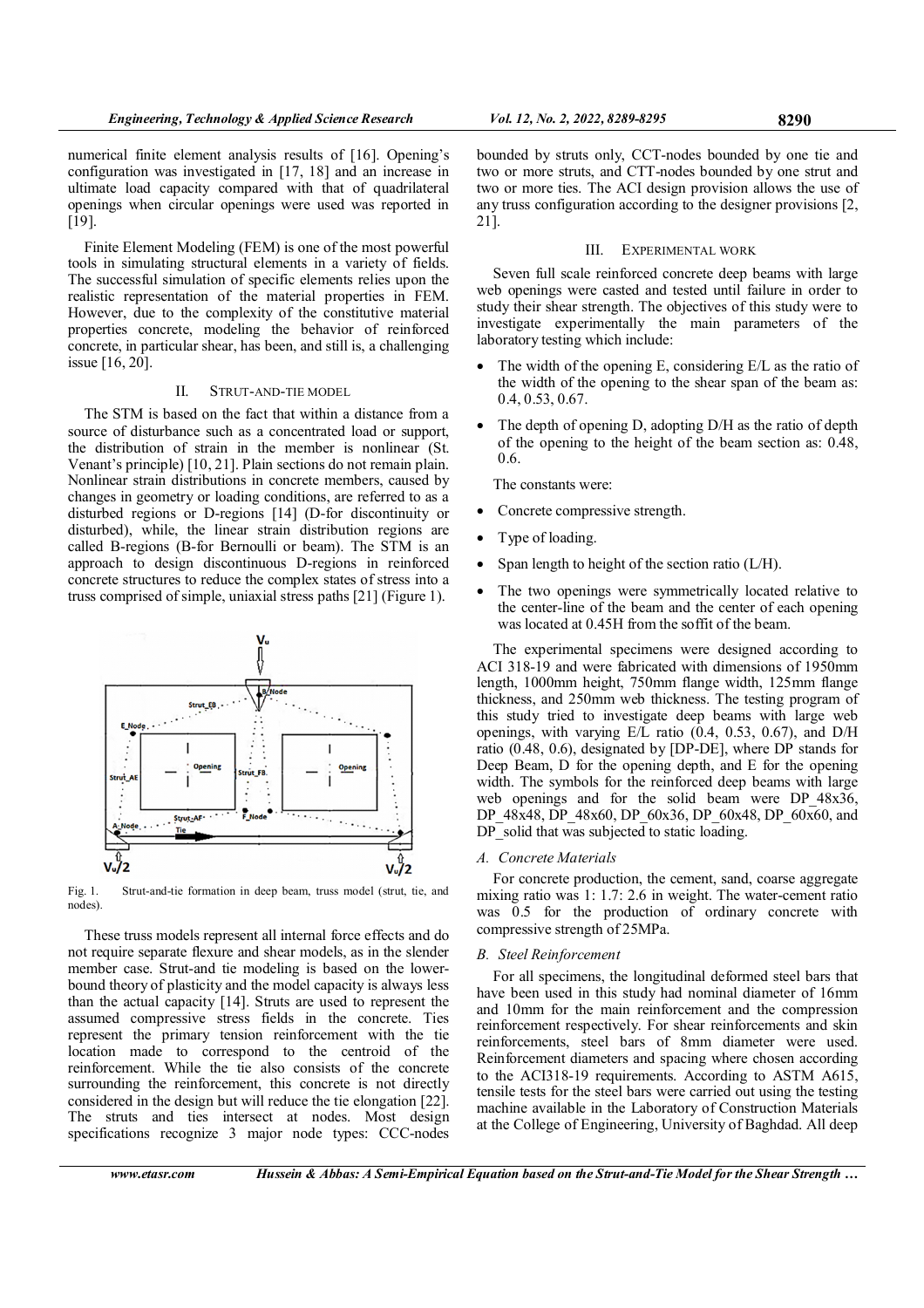beams had the same distribution-ratio of interior steel reinforcement. The main (longitudinal flexural tensile) reinforcement is 3 ∅ 16mm deformed steel bars, while the longitudinal compression reinforcement is 4∅10mm deformed steel bars. The proposed flexural tension reinforcement aspect has been checked with Articles 9.9.3.2 and 9.6.1 of the ACI

318M, 2019. Skin reinforcement and vertical shear reinforcement (stirrups) were designed and distributed with ∅ 8mm@150mm) along the 2-sides. Proposed stirrups reinforcement aspects have been checked with Articles 9.9.3.1 and 9.9.4.3 of the ACI 318M, 2019 (Figure 2).



Fig. 2. (a) Steel reinforcement in the experimental work of DP-60x60. (b) Steel reinforcement in the experimental work of DP-Solid.

# C. Test Setup

Upon the completion of the preparation, installation, and calibration of all devices and equipment required for the tests (Figure 3), the beams were subjected to monotonically increasing static loading up to failure.



Fig. 3. Equipment and test setup.

The experimental investigation was carried out using a 500kN capacity hydraulic actuator that exposed the structural member to a concentrated load that was applied in 5kN increments. The tested specimens were simply supported and bearing plates under the load and above the supports have been used to better distribute the stress and to avoid any local crushing.

# IV. EXPERIMENTAL TEST RESULTS

# A. Load-Deflection Relations

At each load step of the static test program, the vertical deflection of the specimens was recorded and the following conclusions were drawn:

- For an increase of the opening width from 360mm to 600mm, and of the E/L from 0.4 to 0.67, the load carrying capacity of the beams was reduced by about 66%, for Group- 60 and Group- 48 [10] (Figure 4).
- Increase in the opening depth from 480mm to 600mm, and in D/H from 0.48 to 0.6, led to a reduction in the load carrying capacity of about 25% (Figure 4).
- For Group- 48 and Group- 60, the load-deflection relations behave more as a linear relation because of the reduced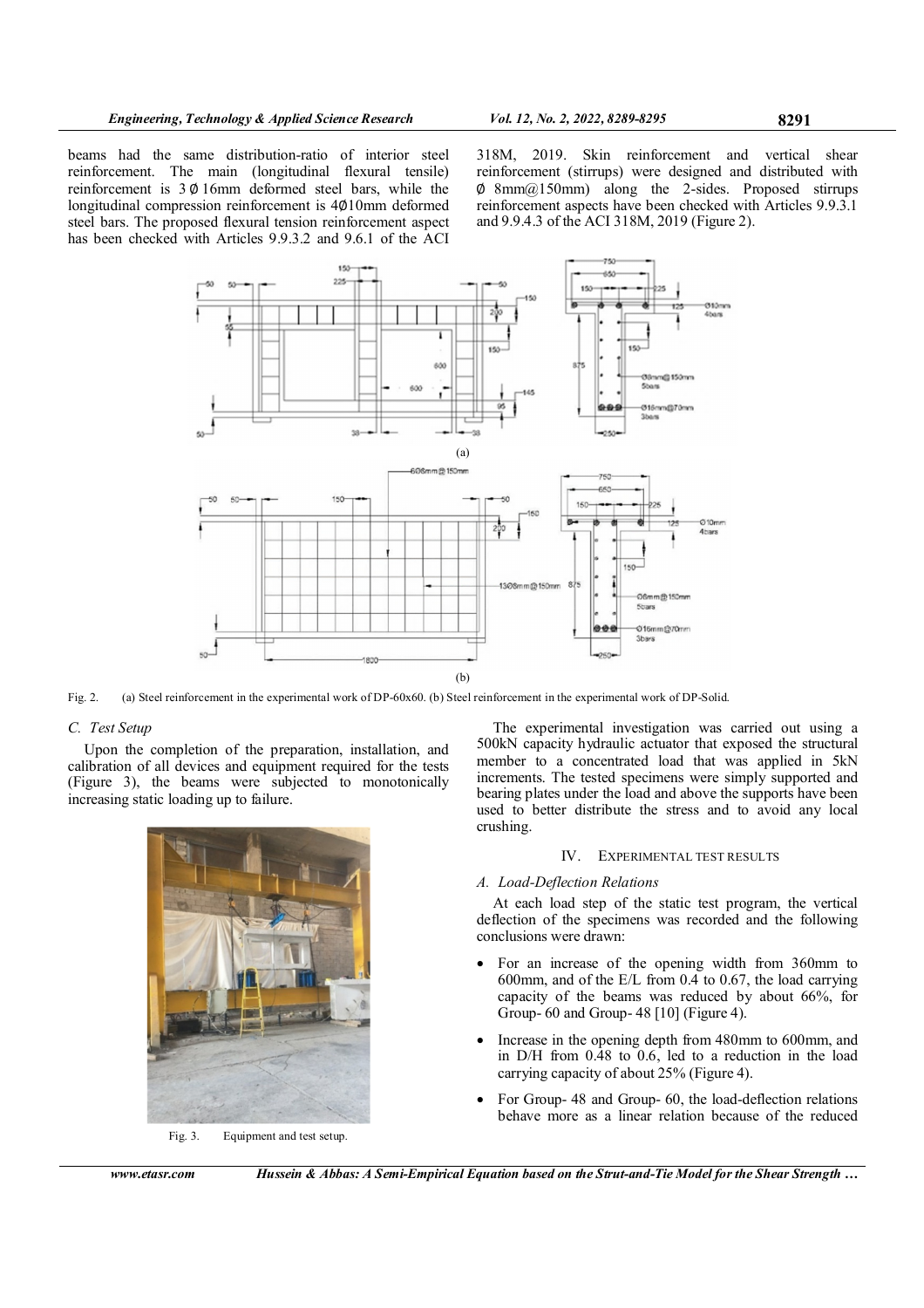beam rigidity, EI, as a result of introducing large web openings [23].

- Group- 60 has less load carrying capacity than Group-48 as a result on increasing opening depth that led to beam stiffness reduction [15].
- Increased deflection was noticed at increasing opening width as a result of reduced rigidity, EI, and hence, increased displacements [9].
- Figure  $4(c)$  shows the significant effect of opening presence in reducing load carrying capacity, introducing web openings of E-600mm x D-600mm which can reduce the load carrying capacity by about 300% as compared with the solid beam, resulting to reduced rigidity and increased displacement.
- As the opening enlarged, the deep beams were exposed to higher stresses as a result of opposing the web opening to the compression struts and intersecting the load path propagation which in turn reduced the deep beam capacity [3].
- Increasing the opening width has more effect in decreasing the load carrying capacity of the deep beams than increasing its depth. The more opposed the opening sites in the inner quarter of the shear span to the load path that propagates from the support to the applied load region, the more reduction in the load carrying capacity.

# B. Crack Pattern, Load Capacity, and Failure Mode

During each test, cracks were marked at each discrete load increment. Figure 5 shows typical crack patterns of the 7 specimens. Specimens with web openings were having the same response and behavior up to failure. A summary of first crack load, flexure cracks, ultimate load, and failure mode is presented in Figure 5(a) which shows the crack pattern for DP 48x48. A crack pattern comparison of the experimental and the finite element analysis results can be seen in Figure 5(b).

The crack pattern at each load increment was marked. The first inclined crack was propagating from the support regions toward the lower opening corner at load 20-30% of the ultimate load as shown in Figure 5(a) with the crack designated with number (1) being the first crack. At load 25-35% of the ultimate load, a diagonal tension crack number (2) propagated at the upper opening corner toward the applied load region. Flexural number (3) cracks appeared at 35-44% of the ultimate load. A typical cracking pattern (beam-column) conjunction, horizontal crack, appeared at loading stage 44-50% of the ultimate load as indicated by crack numbering (4). At loading stage 40-60% of the ultimate load, the tension cracks designated with number (2) propagated in the flange with additional inclined crack approaching near the applied load region appeared (crack number (5)). The serviceability load, i.e. a diagonal crack reaching width of 0.3mm appeared at 60% of the ultimate load. At increasing load until failure, cracks that start at the support regions extend toward the opening corner cracks and fuse with them forming long cracks that got wider until the beam failed. The shear failure is indicated with

number (6). The crack patterns shown in Figure 5(a) present the strut-and-tie formation as expected for the load-path. The stress path and strut-and-tie configurations are shown clearly in Figures 5(a)-(b) [10].



Fig. 4. Comparison of load-deflection curves for DP\_48 group and DP\_60 group with solid case. (a) load-deflection curve of Group\_48, (b) loaddeflection curve of DP\_60 group, (c) load-deflection curve of DP-48x48, DP-60x60, and DP-Solid.

Introducing large web openings in the deep beam transforms it into an ordinary connected beam-column (crack number (4)) [10]. The load-deflection curve behaves semi-linearly, which proves that the deep beams act as ordinary beams more than as deep beams, as a result of the larger web openings at the shear zone which change their geometry (Figure 6) [23]. Introducing web openings intersects the stress path and leads to changed deep beam geometry which affects the deep beam behavior and shear capacity [23]. The tested specimen DP\_48x48 as obtained from ABAQUS program is shown in Figure 5(b). The crack patterns were selected at the failure stage. The initial cracks were generated at the support regions and propagated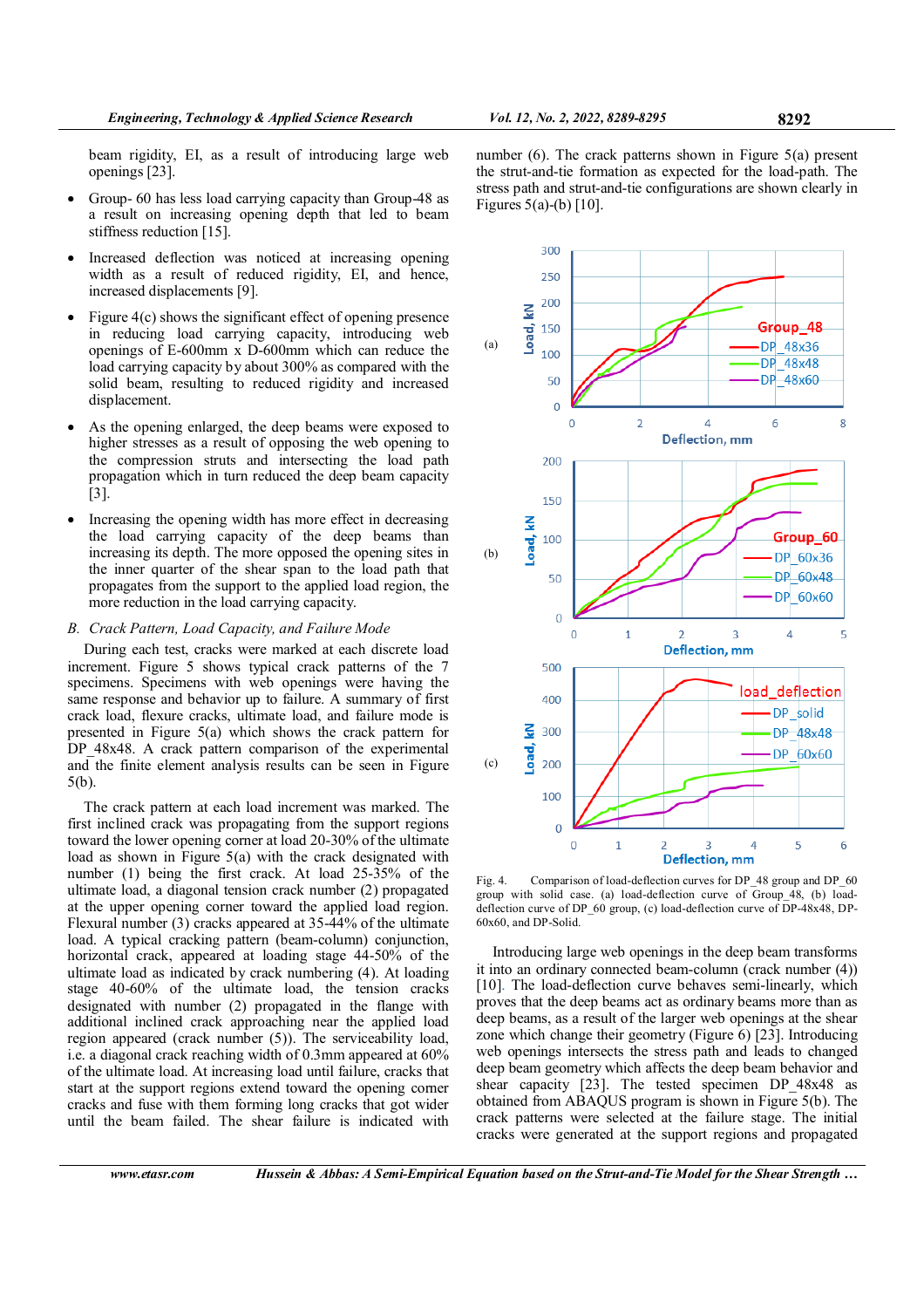

Fig. 5. (a) Designated experimental crack pattern of DP\_48x48, and T- for TON, (b) Designated crack pattern of the numerical finite element model for specimen DP\_48x48.



Fig. 6. Comparison of experimental and finite element load-deflection relations of specimen DP\_48x48.

# V. THE PROPOSED EMPIRICAL EQUATION

In ACI design code there is no provision for designing deep beams with web openings. The STM provided by ACI code overestimates the actual strength of the deep beams with web openings, while it is based on the lower bound theorem, adding

a numerous error in the design based on ACI approach. For this reason, in this study, 7 deep beams were tested and the results were compared with the numerical finite element results implemented in Abaqus in order to investigate the opening effects on the load carrying capacity of the deep beams. The specimens shear strength is specimen-size dependent, it increases when size increase:

$$
\frac{V_{\text{u})\text{solid}}}{\text{HL}} = \frac{V_{\text{u})\text{opening}}}{\text{ED}} \quad (1)
$$

where  $V_{\text{u}}$ <sub>solid</sub> is the load-carrying capacity, ultimate shear strength in deep beam without web opening,  $V_{\text{u}$ ) opening is the opening imaginary shear capacity, H is the depth of the beam, L it's the shear span, E the opening width, and D the opening depth. From (1), we get:

$$
V_{\text{u)opening}} = \frac{\text{ED}}{\text{HL}} \cdot V_{\text{u)solid}} \quad (2)
$$

The shear strength for deep beam with opening  $V_{\text{u} \setminus \text{ODP}}$ :

$$
V_{\text{u)ODP}=V_{\text{u})\text{solid}}-V_{\text{u})\text{opening}}
$$

$$
V_{\text{u)ODP}} = \left(1 - \frac{\text{ED}}{\text{HL}}\right) \cdot V_{\text{u})\text{solid}} \quad (3)
$$

Then, by comparing the tests results of 66 specimens modeled with Abaqus, with a wide range variety of opening depths and widths from 100mm to 800mm, and by trial and error procedure, the empirical equation was created. The results showed that the opening width has more effect than the opening depth on decreasing the ultimate capacity. Also, the load carrying capacity of the deep beam decreases as the ratio of the web opening size to shear span-to-depth of deep beam increases accordingly to the proposed equation. The inclusion of web opening width to the shear span ratio, which is the most influential factor on the shear behavior of the deep beam, into the proposed equation gives us:

$$
V_{\text{u})ODP} = \left( \left( 1 - \frac{\text{ED}}{\text{HL}} \right) / \left( 1 + \frac{\text{E}}{\text{L}} \right) \right) \cdot V_{\text{u})solid} \quad (4)
$$

$$
V_{\text{u})Pstm} = \left( \left( 1 - \frac{\text{ED}}{\text{HL}} \right) / \left( 1 + \frac{\text{E}}{\text{L}} \right) \right) \cdot V_{\text{u})stm}
$$

where:  $V_{\text{u}}_{\text{solid}} = V_{\text{u}}_{\text{stm}}$  and  $V_{\text{u}}_{\text{ODP}} = V_{\text{u}}_{\text{p}}_{\text{stm}}$ .

The applicability of this equation is limited to deep beams with shear span to depth ratio of 0.95. The center of the openings is located at 0.45H from the soffit of the beam and the opening location at the inner quarter of the shear span. Regression analysis was conducted for the theoretical results and the effects of depth, width, and opening size to shear span to beam depth ratio on the shear strength of the beam and the results are shown in Figure 7.

## VI. FAILURE LOAD

The calibration of the failure load obtained from the finite element analysis, the experimental work, and the proposed equation for deep beams with web openings in strut-and-time approach for each static tested specimen is shown in Table I. In the finite element analysis, the failure load is defined as the solution for a minimum increment of load that does not converge due to numerous cracks. Abaqus overestimates the failure load of the specimens since the finite element method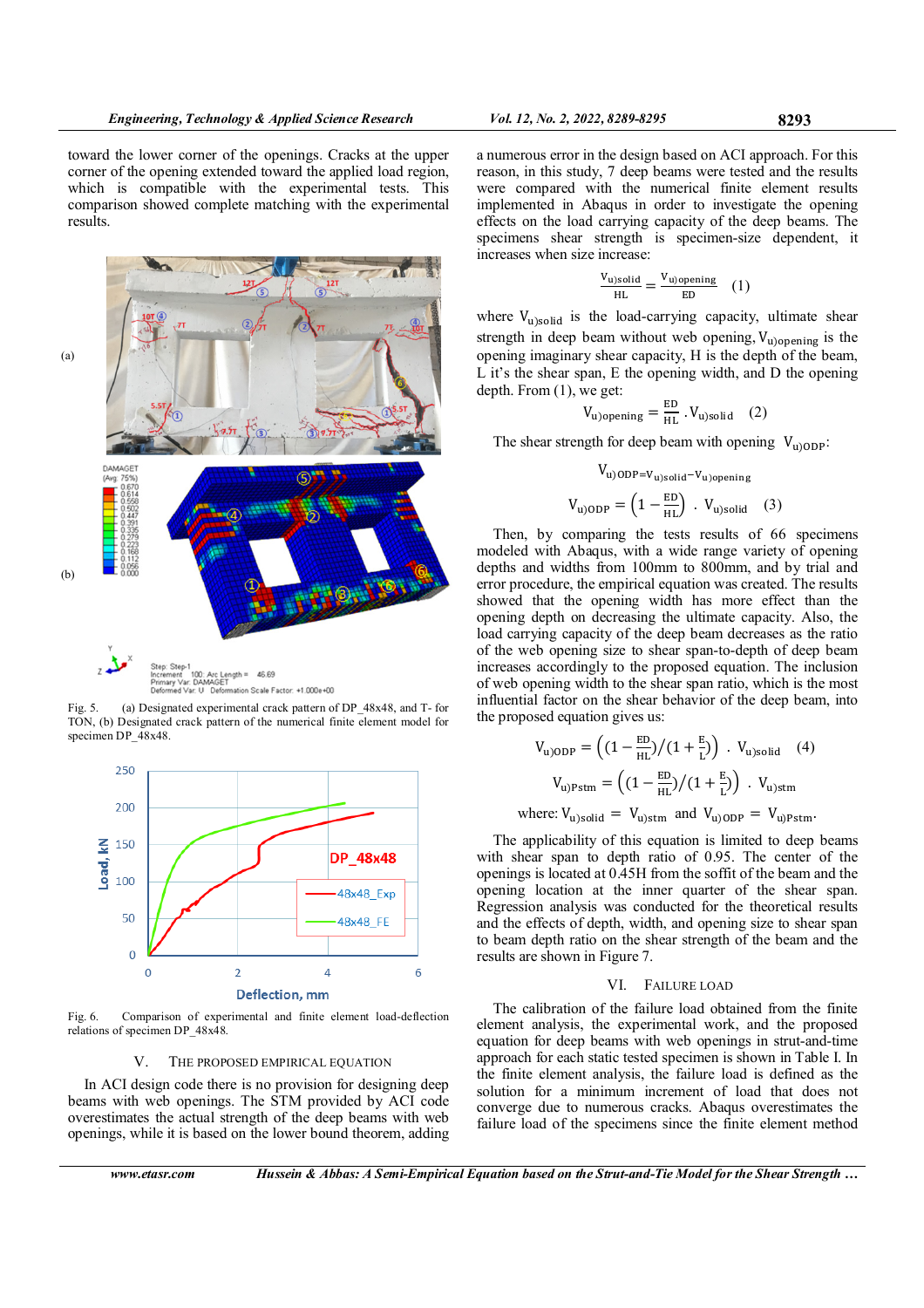considers the modeled member as rigid bodies which show stiffer and stringer behavior than the real ones. The higher stiffness in the finite element models come from several factors adopted in the finite element analysis. A perfect bond is assumed between the steel bars and the concrete. In reality, there is a slip percentage that reduces the composite action between the steel bars and concrete [24]. Also, the finite element analysis ignores the micro crack effects that exist due to the drying shrinkage of the concrete that reduces the stiffness of the actual specimens. Thus, the overall stiffness of the finite element models is higher than that of the experimental ones.



Fig. 7. Opening (a) depth, (b) width, and (c) size to shear span to depth ratio effect on deep beams.

TABLE I. COMPARISON OF THE FAILURE LOAD FOR THE EXPERIMENTAL, STM, AND FEM BEAMS

| Specimen   | <b>Failure load, KN</b>   |             |                   | $\mathbf{V}_{\!\text{P}_{\!\text{stm}}}$ | $V_{u_{\text{FEM}}}$ |
|------------|---------------------------|-------------|-------------------|------------------------------------------|----------------------|
|            | $V_{\text{u}_\text{EXP}}$ | $V_{upstm}$ | $V_{\text{uFEM}}$ | $V_{\text{u}_{\text{EXP}}}$              | $V_{\rm u_{EXP}}$    |
| $DP-48x36$ | 260                       | 226         | 280               | 0.86                                     | 1.07                 |
| DP-48x48   | 200                       | 189         | 210               | 0.94                                     | 1.05                 |
| DP-48x60   | 156                       | 157         | 170               | 1.00                                     | 1.08                 |
| $DP-60x36$ | 210                       | 201         | 230               | 0.95                                     | 1.09                 |
| $DP-60x48$ | 172                       | 150         | 180               | 0.87                                     | 1.04                 |
| $DP-60x60$ | 135                       | 120         | 150               | 0.89                                     | 1.11                 |
| DP-Solid   | 495                       | 400         | 546               | 0.80                                     | 1.10                 |

## VII. CONCLUSION

In this paper, seven full scale deep beams with different web openings were examined. The main variables studied were the effects of width and depth of the web openings on the performance of the deep beams. The following conclusions can be drawn from the findings of this study:

- From the experimental results it can be noticed that increasing the width of the opening has more pronounced effect than the opening depth at reducing the load carrying capacity.
- Increasing the opening width (i.e. increasing the E/L ratio from 0.4 to 0.67) reduces the load carrying capacity by about 50%, while increasing the opening depth (i.e. increasing D/H ratio from 0.48 to 0.6) led to a reduction in the load carrying capacity by about 28%.
- The first visible inclined cracks normally appeared in the support bearing regions and formed toward the opening corner at load levels of about 20-30% of the ultimate load.
- The calibrated numerical models indicated that load deflection response was stiffer than the experimental one and there was a good agreement in both trend and amplitude with variation in the load capacity by about 5% to 10%.
- The strut-and-tie approach for the design based on ACI 318-19 code provisions may over predict the shear strength of the deep T-beam with large opening up to about 125% of the actual capacity because it ignores the web opening effects.
- The proposed empirical equation, based on the STM of the ACI code, showed good agreement with the experimental and numerical results of about 90%.

The study recommends investigating the limits of the critical web opening size that turn the nonlinear behavior of deep beams into linear.

## ACKNOWLEDGMENT

The authors would like to express their gratitude to the staff of the Civil Engineering Department at the University of Baghdad.